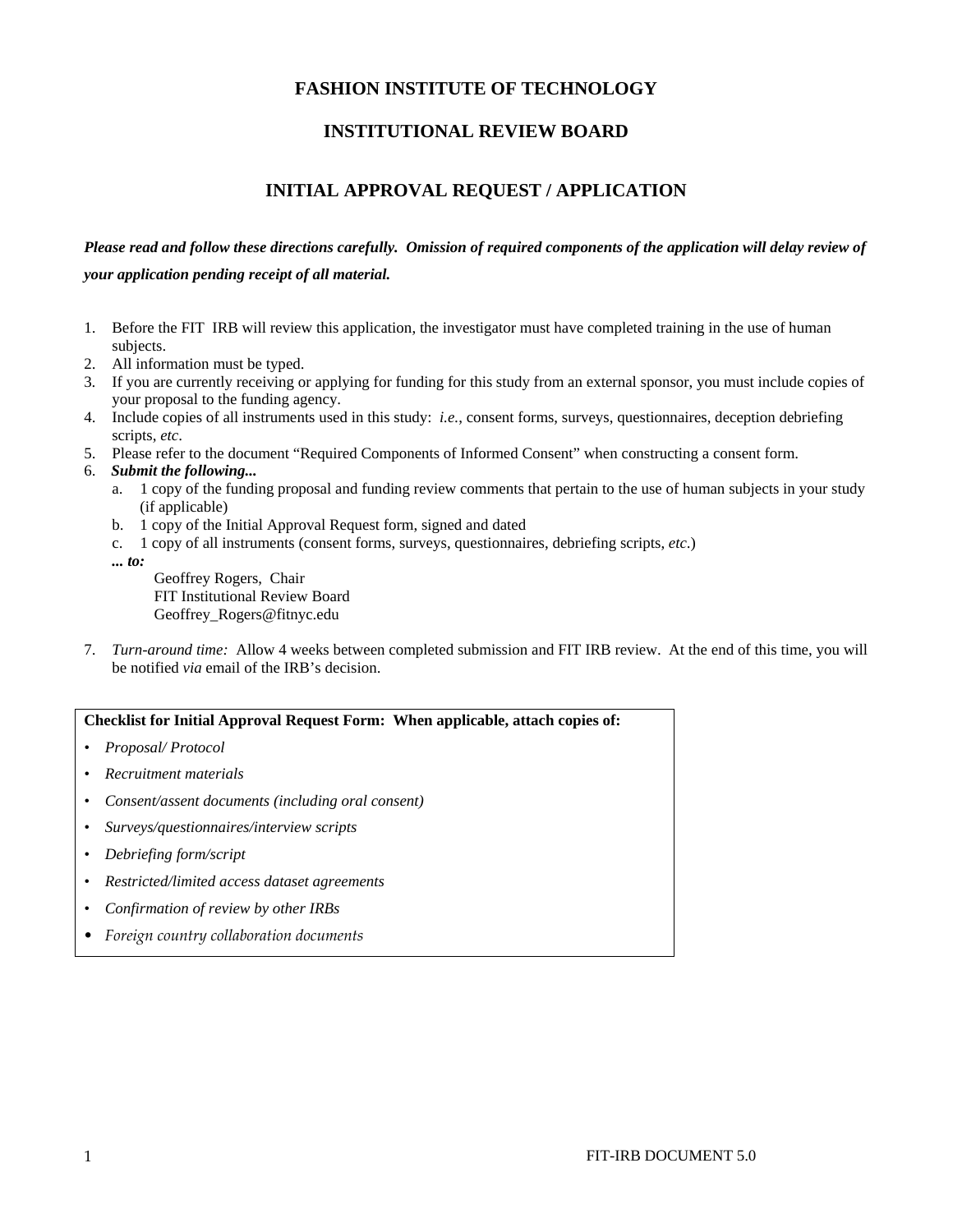## **INITIAL APPROVAL REQUEST**

| For FIT IRB Use Only                                | <b>Fashion Institute of Technology</b> |                    |                    |  |  |  |  |
|-----------------------------------------------------|----------------------------------------|--------------------|--------------------|--|--|--|--|
| FITIRB#                                             | <b>Institutional Review Board</b>      |                    |                    |  |  |  |  |
|                                                     |                                        |                    |                    |  |  |  |  |
|                                                     |                                        |                    |                    |  |  |  |  |
| <b>SECTION I</b>                                    |                                        |                    |                    |  |  |  |  |
| <b>Name of Investigator:</b>                        |                                        |                    |                    |  |  |  |  |
| Email address:                                      |                                        |                    |                    |  |  |  |  |
| Campus address                                      |                                        |                    |                    |  |  |  |  |
| School & Department                                 |                                        |                    |                    |  |  |  |  |
| Status:<br>Faculty<br>Research Associate            | Ph.D. Candidate<br>Other Grad. Student | Post-doc<br>Staff  | Undergrad<br>Other |  |  |  |  |
| Faculty member supervising project (if applicable): |                                        |                    |                    |  |  |  |  |
|                                                     | Email address:                         |                    |                    |  |  |  |  |
|                                                     | Campus address:                        |                    |                    |  |  |  |  |
|                                                     |                                        |                    |                    |  |  |  |  |
| <b>Title of Project:</b>                            |                                        |                    |                    |  |  |  |  |
| <b>Other Study Investigators:</b>                   | <b>Name</b>                            | <b>Affiliation</b> | Location           |  |  |  |  |
|                                                     |                                        |                    |                    |  |  |  |  |
|                                                     |                                        |                    |                    |  |  |  |  |
|                                                     |                                        |                    |                    |  |  |  |  |
| <b>Other Members of Research</b>                    |                                        |                    |                    |  |  |  |  |
| Teams (include students):                           |                                        |                    |                    |  |  |  |  |
|                                                     |                                        |                    |                    |  |  |  |  |
|                                                     |                                        |                    |                    |  |  |  |  |
|                                                     |                                        |                    |                    |  |  |  |  |
|                                                     |                                        |                    |                    |  |  |  |  |
|                                                     |                                        |                    |                    |  |  |  |  |

**Have all investigators and other researchers working on this project, within the past 3 years, undergone training for research involving human subjects at http://phrp.nihtraining.com/users/login.php?**  $\Box$  Yes  $\Box$  No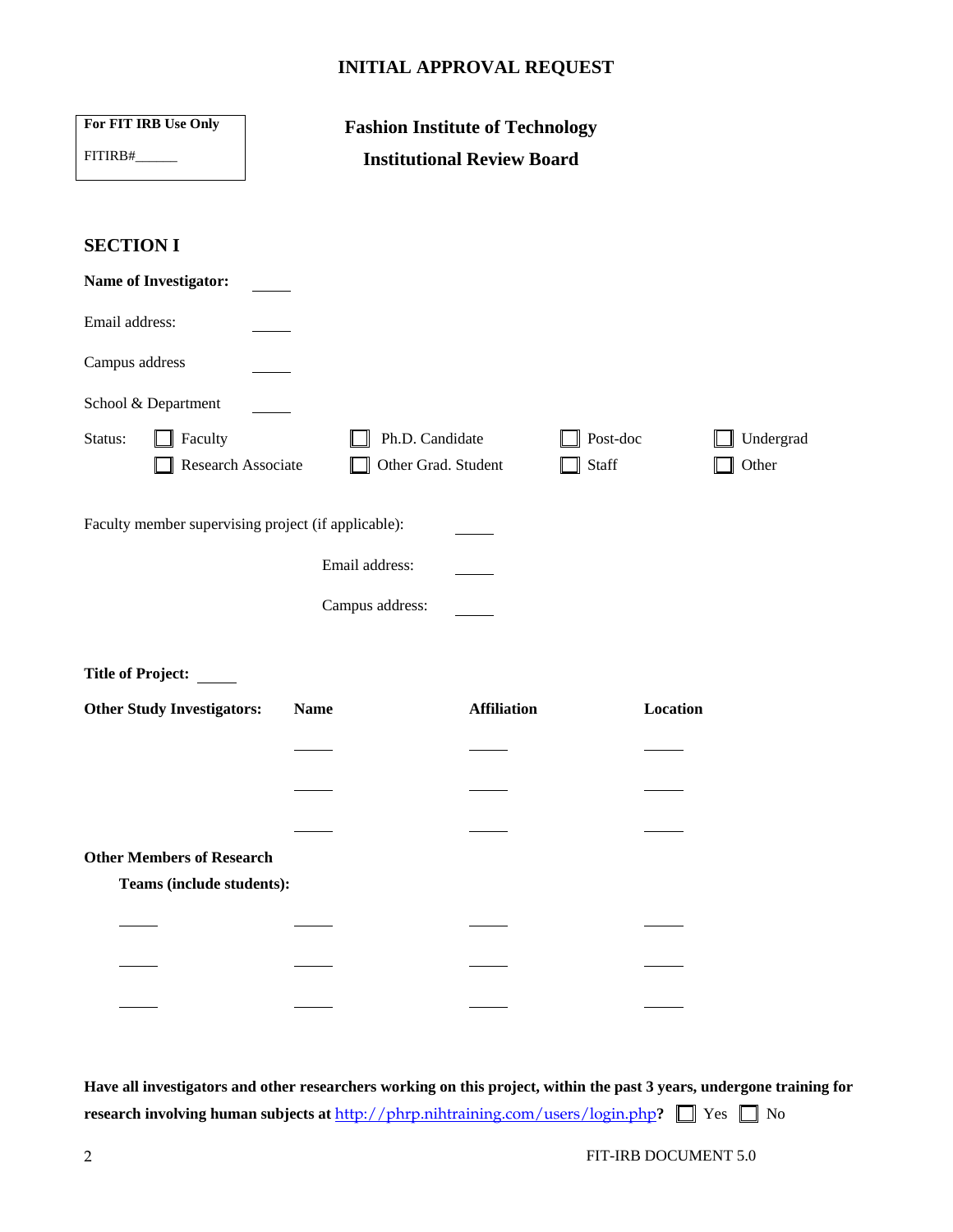**Start Date of Project** (initial contact with subjects):

**Estimated End Date of Project**:

- 1. **Submit a detailed copy of your proposal.** It should include: protocol, hypothesis, research design, subject recruitment and protection, risks, and any other relevant procedures. Be sure to include the specific location at which any interaction with human subjects will take place.
- 2. Is this research funded by an external sponsor(s)?  $\Box$  Yes  $\Box$  No  $\Box$  Pending approval If Yes (or Pending), what is the name of the sponsor(s)? If you are awaiting funding to develop instruments and/or consent forms,  $etc.$ , please check here:
- 2. Is this research being conducted for a course?  $\Box$  Yes  $\Box$  No If Yes, name of course:

Name of instructor:

- 3. Is this research being conducted for your thesis or dissertation?  $\Box$  Yes  $\Box$  No
- 7. Outline possible benefits the proposed study may provide to an individual subject, social group, or society. If there are no direct benefits to the subjects as individuals, please state this explicitly here.
- 8. Please outline possible risks to subjects in your study, including special or select types of subjects.
- 9. Please describe the steps you have taken to minimize risk to subjects.
- 10. Does this study involve **secondary data analysis or restricted/limited data**?  $\Box$  Yes  $\Box$  No If Yes, provide a brief description in the field below of each dataset and *indicate from which databank(s) or source(s) the data will be (has been) obtained*. For each dataset, please include the following information:
	- a. Can the names or identities of subjects in the dataset be deduced from the data fields?
	- b. Is the dataset public-use (no restrictions on use), or restricted or limited access? If restricted or limited access, attach a copy of the licensing agreement you signed with the distributor, as well as a copy of your data security plan.
	- c. Are you planning to merge geographic, company, census, community or other potentially identifying data into an individual-level dataset during the course of this project?  $\Box$  Yes  $\Box$  No If Yes, attach a description of how you plan to protect the data from unauthorized use.
	- d. Will anyone other than you have access to any restricted or limited access dataset(s)?  $\Box$  Yes  $\Box$  No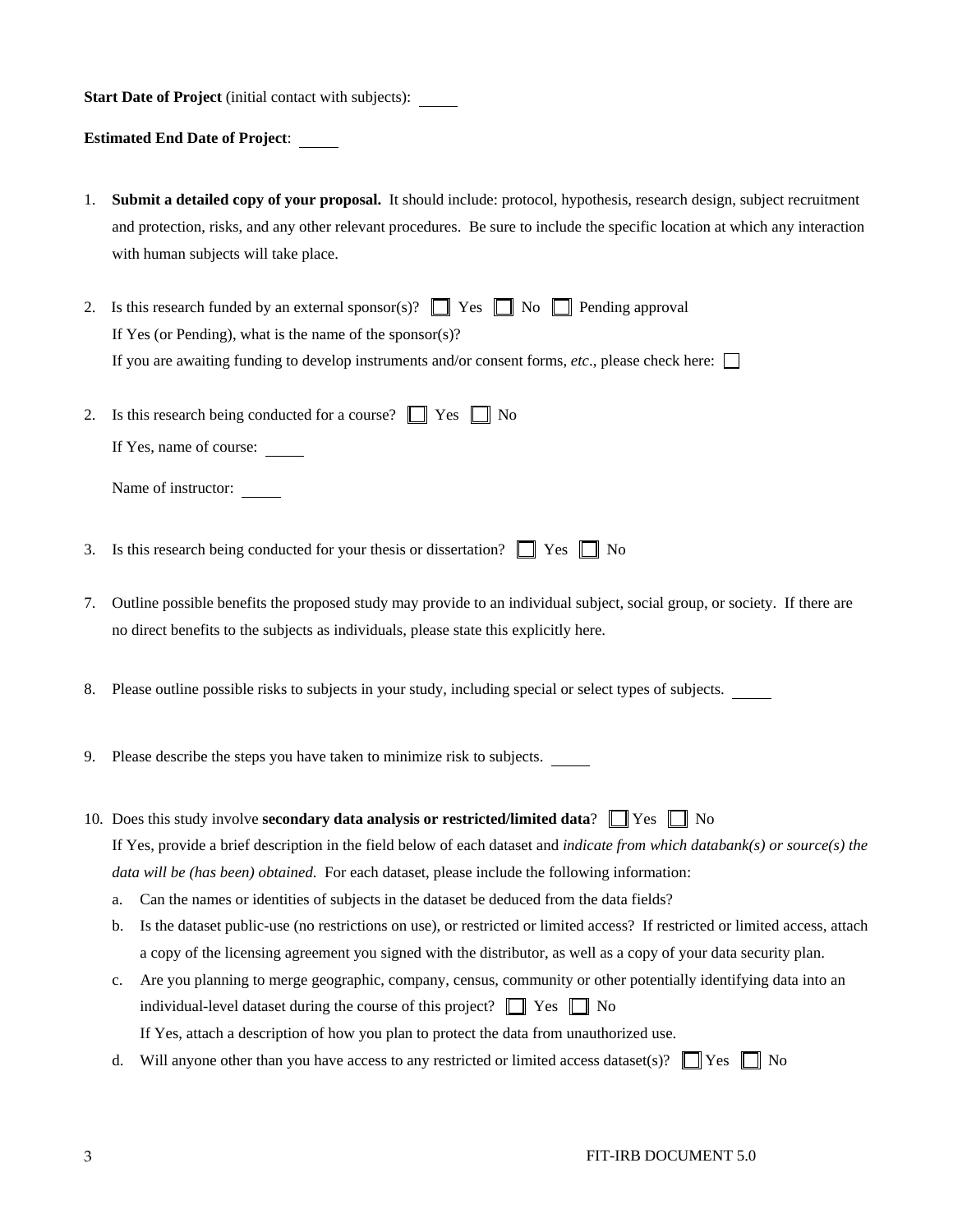If Yes, provide their names, and ensure that they have completed the required education in the use of human subjects. Submit copies of affidavits, non-disclosure agreements, or similar documents they were required to sign with the distributor.

# *If your study involves secondary data analyses only, please skip to Section II, question 18. For all other studies, please fill out the remaining questions.*

#### **SECTION II**

#### **Please answer the remaining questions thoroughly and completely.**

- 1. How many subjects do you plan to recruit for the entire study?
- 2. What is the expected age range of subjects? \_\_\_\_\_\_ to \_\_\_\_\_\_ years [Note: This must match all attached documents **submitted.**]
- 3. Will your subject sample include FIT students?  $\Box$  Yes  $\Box$  No If Yes, answer (a) and (b) below:
	- a. Do you plan to recruit subjects from classes that you personally teach?  $\Box$  Yes  $\Box$  No If Yes, provide a justification for the collection of data from your own students in #8 below.
	- b. Will subjects be obtained from the University Registrar?  $\Box$  Yes  $\Box$  No
- 4. Please estimate: Proportion of female subjects % Proportion of minority subjects (U.S. only) %
- 5. Explain how you plan to recruit your subjects. Specify the exact wording of requests, notices, or advertisements recruiting subjects. **Attach draft advertisements, flyers or letters.** (Please also indicate the specific locations where subjects will be recruited.)
- 6. Will subjects be compensated for their time?  $\Box$  Yes  $\Box$  No If Yes, please describe the compensation.
- 7. Do you plan to use email or the Internet to recruit your subjects?  $\Box$  Yes  $\Box$  No If Yes, be aware that email and Internet transmission are neither private nor secure. Please include a sentence in your consent document that alerts subjects that their responses could be read by a third party.
- 8. Check which category(ies) of subjects will be included in your study. For all categories other than the first (mentally competent adults), additional safeguards are required to protect these populations from undue influence/coercion in the recruitment process, risk during the study, *etc*. Explain the additional safeguards to be provided.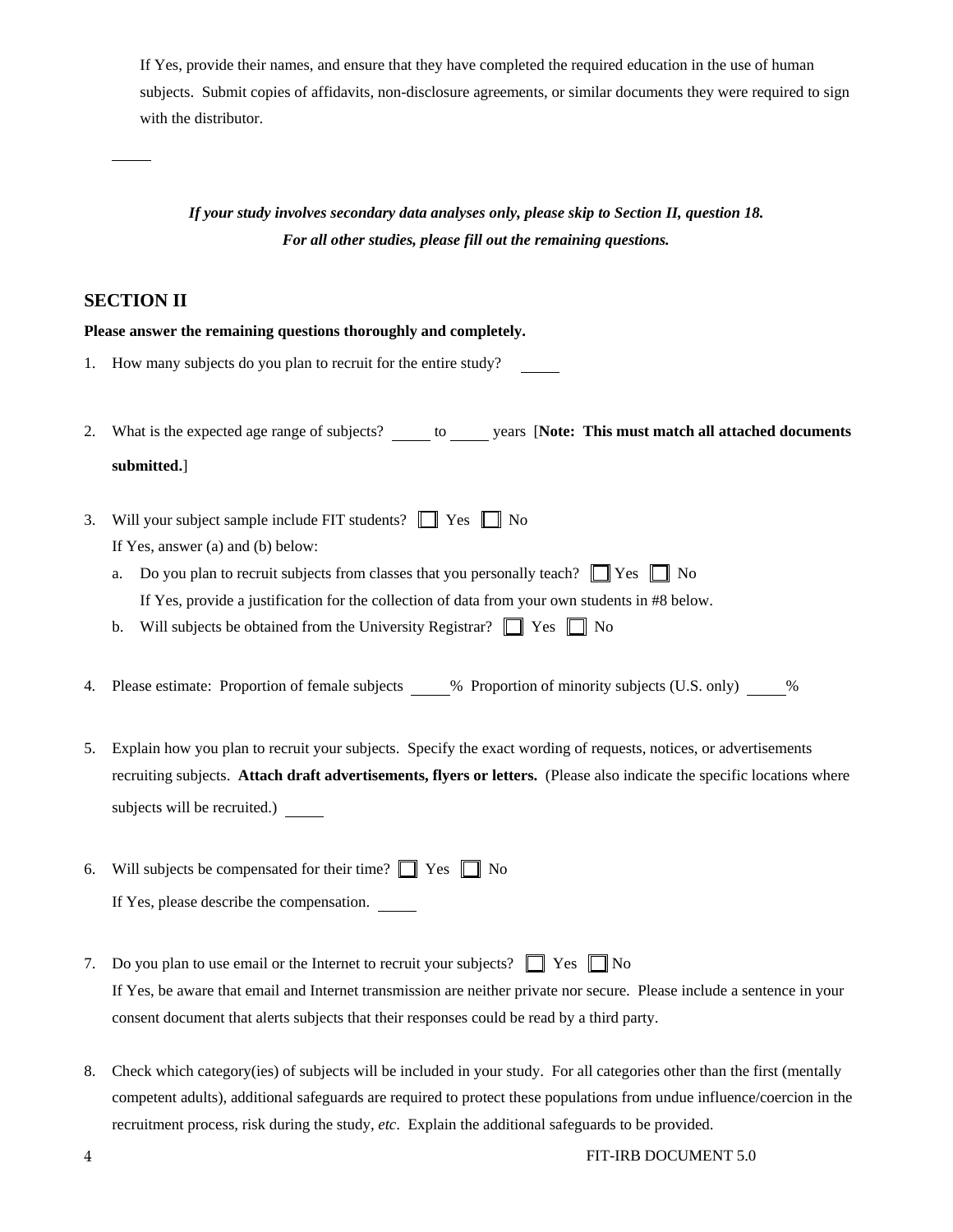|    | Only mentally competent adults or secondary analyses of existing data.                                                |
|----|-----------------------------------------------------------------------------------------------------------------------|
|    | Children under 18: Active, written parental consent is a federal requirement, unless waived by PIRB after review.     |
|    | It is generally expected that you also obtain the written assent of minors 7 years of age and older. Attach copies of |
|    | parental consent form (and minor's assent form when applicable).                                                      |
|    | Employees of the investigating group: Please justify the use of this group, and explain how undue coercion in the     |
|    | recruitment process will be avoided.                                                                                  |
|    | Students enrolled in your own classes: Please justify the use of this group. Federal regulations discourage the use   |
|    | of students enrolled in classes taught by principal investigators.                                                    |
|    | Cognitively-impaired persons: How will you screen potentially cognitively-impaired subjects to determine when         |
|    | proxy consent is required? Attach copy of proxy consent form, and subject assent form (if appropriate).               |
|    | Pregnant or nursing women.                                                                                            |
|    | Prisoners or juveniles under detention or on probation.                                                               |
|    | People in foreign countries: Please describe how you are collaborating with the local communities, government, or     |
|    | other institutions (as relevant to your project), and include appropriate documentation.                              |
|    | Other potentially vulnerable subjects: Who and why?                                                                   |
|    |                                                                                                                       |
| 9. | Check additional sources of data that will be used in your study.                                                     |
|    | None                                                                                                                  |
|    | Census/public records                                                                                                 |
|    | Discarded human materials                                                                                             |
|    | Medical records                                                                                                       |
|    | Registries (e.g., cancer registry). Name of registry:                                                                 |
|    |                                                                                                                       |

**Blood, urine, or tissue samples** 

- $\Box$  Other (explain)
- 10. Duration of subject's participation, through each component of the study, and in total. **Please provide full information**

**for each component of the study.** 

11. Check any/all of the following procedures that apply to your study. For each procedure checked, 1) explain the

procedure in detail, and 2) provide the ethical and scientific justification for employing the procedure.

- Deception (When and how will the subjects be debriefed? Generally, the nature of the deception and its necessity should be explained to the subjects. **Attach a copy of your debriefing form/script**.)
- **Punishment:**
- $\Box$  Use of drugs:
- Covert observation:
- $\Box$  Induction of mental and/or physical stress:
- $\Box$  Procedures that risk physical harm to the subject:
- Materials commonly regarded as socially unacceptable:
- $\Box$  Procedures that might be regarded as an invasion of privacy: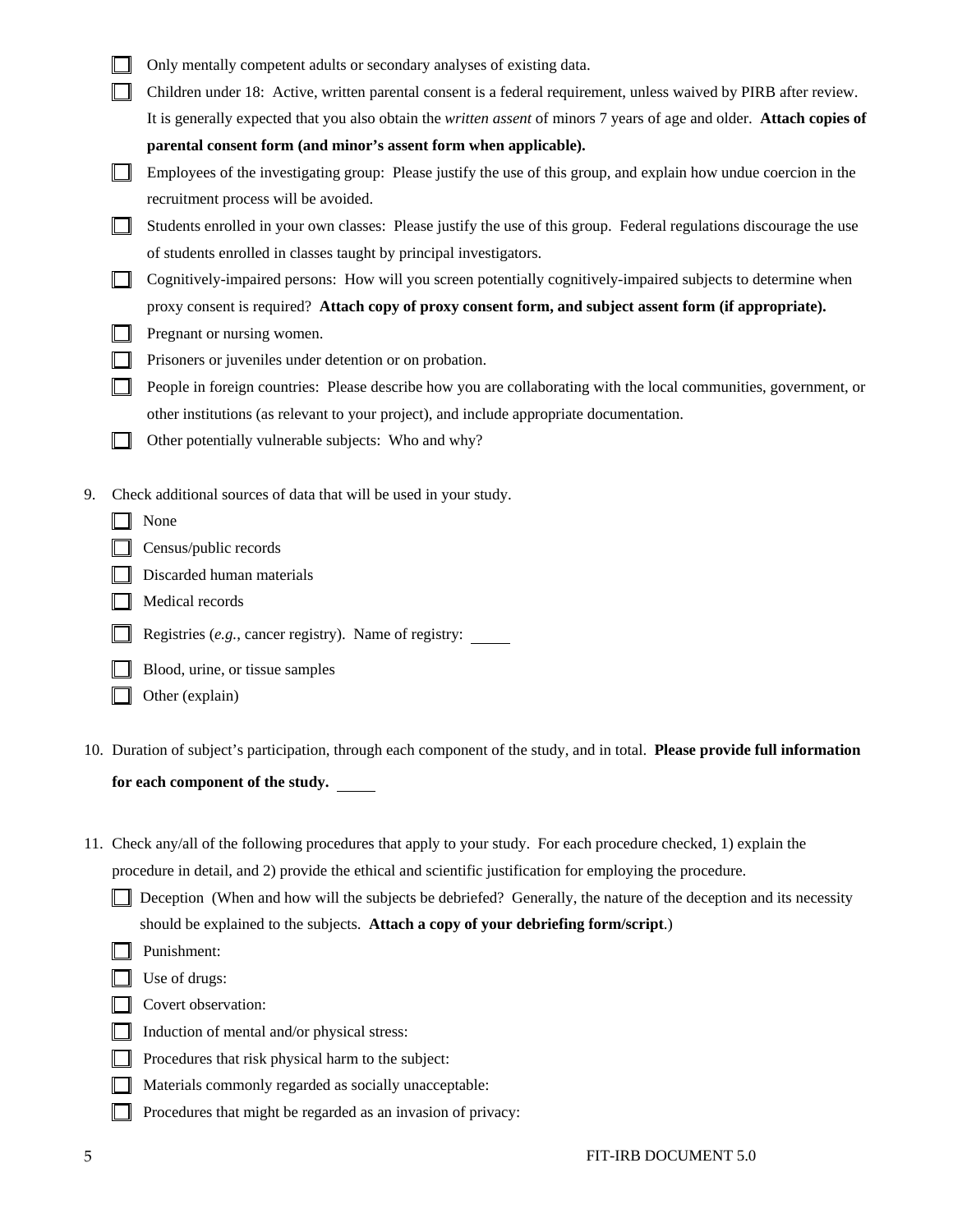|  | 12. Is confidentiality promised to the subjects? $\Box$ Yes $\Box$ No If No, please explain. |  |  |  |  |  |
|--|----------------------------------------------------------------------------------------------|--|--|--|--|--|
|--|----------------------------------------------------------------------------------------------|--|--|--|--|--|

- a. If confidentiality is promised, will access to names be under your exclusive control?  $\Box$  Yes  $\Box$  No If No, who else will have access to the names, and what will be done to protect the confidentiality of the subjects?
- b. Where will the names be recorded (e.g., on test protocols, on a separate list with code numbers, in a computer file, etc)?
- c. For what purpose(s) will names be recorded?
- d. If confidentiality is promised, what additional steps are you taking to keep their data secure?
- e. Will names of subjects be included in any publication based on this study?  $\Box$  Yes  $\Box$  No If Yes, for what reason(s)?
- 13. Will any data be gathered through photographic, video or sound-recording devices?  $\Box$  Yes  $\Box$  No If yes, answer (a) - (e) below, and be sure to include all this information on your consent form(s) as well as **provide a separate signature line for the subjects to agree to be video/audio taped and/or photographed.**

a. What types of recording devices will be used and what will be recorded?

- b. Please provide scientific justification for gathering data using the device(s) enumerated above.
- c. What will be done with the still photos, video or audio recordings after the study has concluded? (*I.e.*, used in publications, presentations, *etc*.)
- d. When, if ever, do you plan to destroy these records (specify when for each type)?
- e. How will you protect the confidentiality of the materials produced by such devices (if so promised)? (Remember that faces alone reveal identity, even if captions with names are not provided.)
- 14. Sometimes research findings are presented in a manner that permits knowledgeable readers to infer the identity of a person used as a subject, even if names are omitted. Do you expect to present findings that may possibly provide such clues?  $\Box$  Yes  $\Box$  No  $\Box$  Confidentiality not promised If Yes, explain how you will protect the identity of subjects, or alternatively how you will explain to them that their confidentiality cannot be absolutely protected. This information should also be conveyed to subjects on the study consent form.
- 15. Will information be obtained pertaining to persons other than immediate subjects (e.g., their friends)?  $\Box$  Yes  $\Box$  No

 If Yes, how will the confidentiality of such persons be protected? If their confidentiality is not promised, please explain here.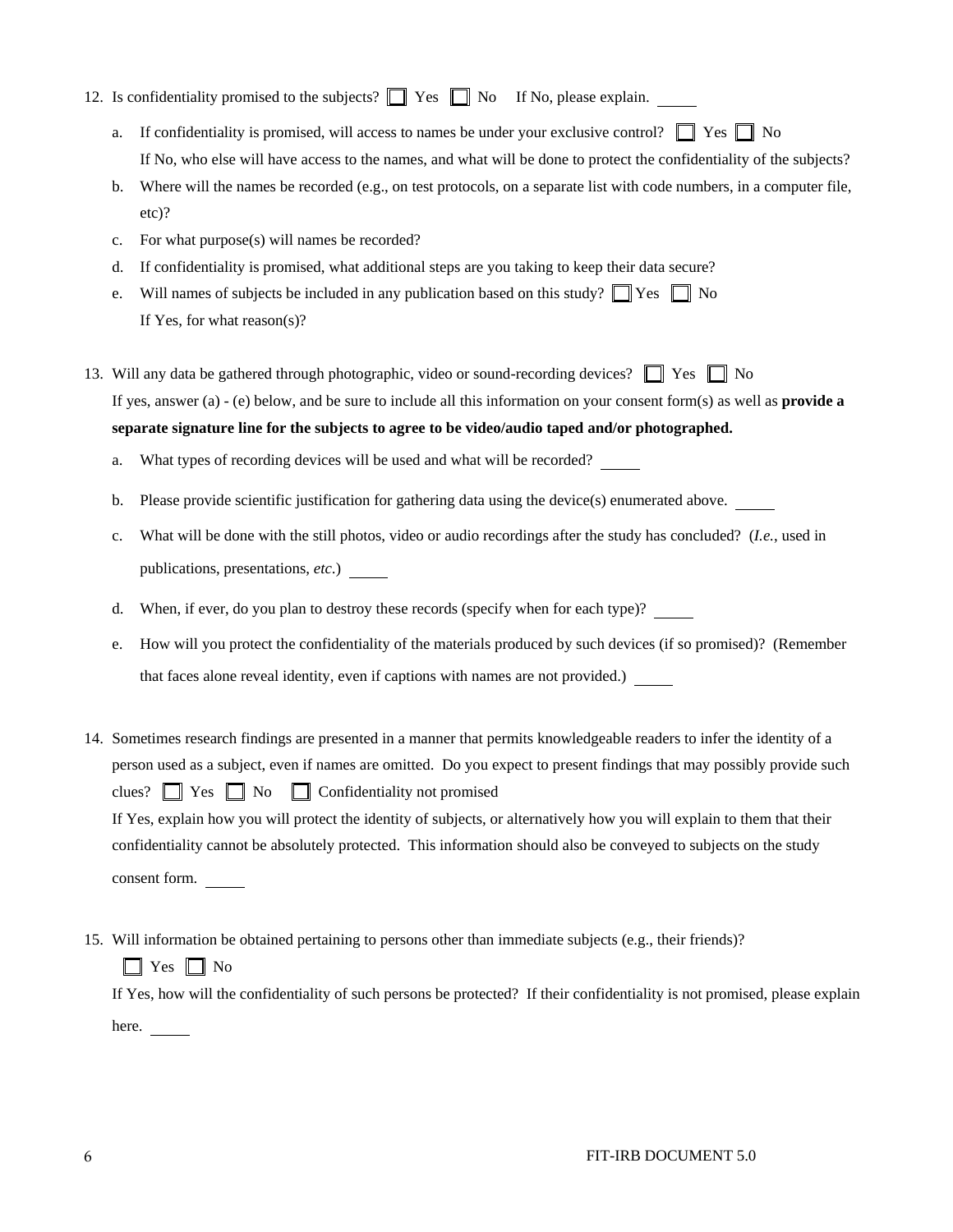16. Do you intend to obtain written consent?  $\Box$  Yes  $\Box$  No

 If Yes, refer to the document "Required Components of Informed Consent", and attach a copy of the consent form. If collecting data from minors you must address both parental consent and the child's assent. If No, please answer questions (a) - (c) below.

- a. Why do you not intend to use such forms? This must be a strong argument.
- b. In what manner and to what extent will you give potential subjects advance information about the study procedures? If using a contact letter, please attach it.
- c. In what manner will potential subjects be advised that their participation and continuation in the project is entirely voluntary? Please provide a copy of the text to be used.
- 17. If proposing to use oral consent (*e.g.*, telephone survey, illiterate subjects), provide a copy (script) of the text that you will use.
- 18. Has this study been reviewed (or will it be reviewed) by another institution's Institutional Review Board or another ethical review body?  $\Box$  Yes  $\Box$  No If already reviewed, attach a copy of the approval/deferral notification you received from that IRB. If this study *will be* submitted to another IRB, please indicate below the institution and give the approximate date for the review.